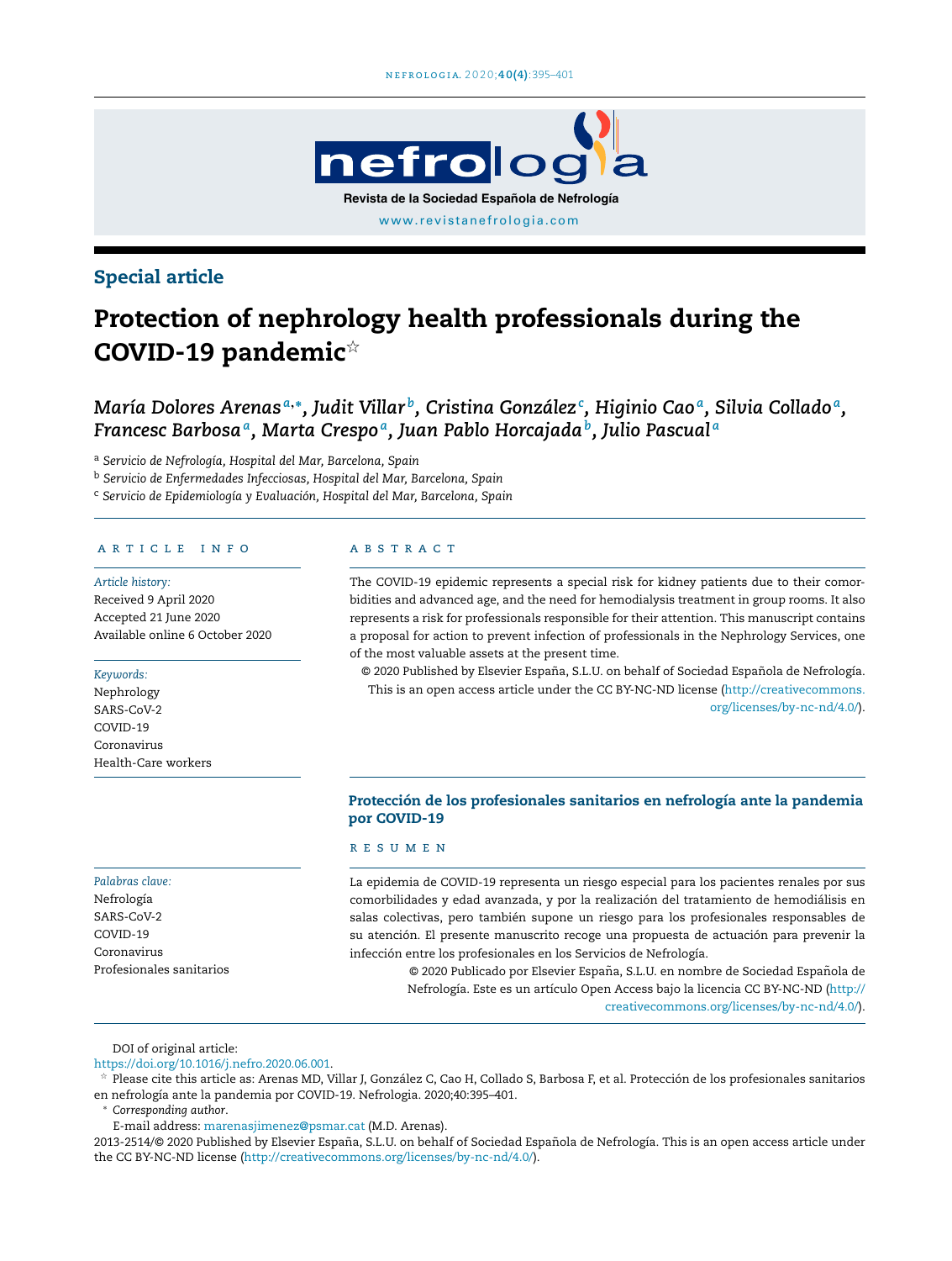## Introduction

In addition to the obvious need to protect patients, it is no less important to guarantee the protection of the healthcare professionals who have to treat them. There are a number of reasons why the protection of healthcare professionals has to be one of the main objectives in the SARS-CoV-2 pandemic: 1) They are necessary to guarantee the continuity of care; 2) They have a high risk of contagion due to their front-line exposure to infected patients; and 3) They may act as transmission vehicles in their day-to-day work to patients, other colleagues, and members of their families and the community.

Up to 25 February 2020, China had reported 3387 infected healthcare workers in Hubei alone, at least 18 of whom died as a result of the infection. $1$  In Spain, according to the most recent official data made public by the Ministry of Health, on 7 May there were 35,548healthcare professionals infected by COVID-19.[2](#page-5-0) Spain has one of the highest figures in the world for healthcare workers infected by COVID-19. In a recent study in a hospital in Madrid, 20% of the healthcare staff in the Nephrology department were diagnosed with COVID-19.[3](#page-5-0)

Like other viruses of the same family, SARS-CoV-2 spreads mainly through droplets and direct contact with the secretions of infected people. $4$  However, it also has several distinguishing features which make it necessary to increase precautions against contagion, including the high rate of infected individuals who remain asymptomatic with an incubation period which can be as long as 24 days<sup>[5](#page-5-0)</sup>, the hyper-affinity to the receptors of angiotensin-converting enzyme 2 (ACE2), which makes it highly transmissible<sup>[6,7](#page-5-0)</sup>, and the 20–30% falsenegative rate in PCR detection.[8](#page-5-0)

Every hospital, nephrology department and haemodialysis centre has implemented its own action protocol, the majority aimed at preventing transmission to patients.<sup>9-11</sup> There has also been special emphasis on preventing transmission from patients to healthcare professionals.[12–15](#page-5-0) However, less attention has been paid to preventing contagion among healthcare professionals within the hospital setting, particularly when, as already mentioned, the infection can be asymptomatic for a prolonged period, and the available detection tools fail to detect all cases.

In the present manuscript we present a set of strategies designed to prevent contagion among healthcare professionals in a nephrology department through patients and the co-workers themselves.

## Type of exposure of healthcare professionals and the consequences thereof

Healthcare professionals are at risk due to the activities they perform. This exposure can result from contact with other patients or with co-workers. There are different types of exposure to SARS-CoV-2, and each type can have different consequences $^{13}$  $^{13}$  $^{13}$ :

a) Low-risk exposure without the appropriate protective equipment: isolated episodes of exposure of < 15min with minimal physical contact; for example, delivering medication or a food tray, taking vital signs, procedures that do not generate aerosols, contact with cases of healthcare professionals in the work environment.

b) High-risk exposure without the appropriate protective equipment: contact with a household member or contact with an exposure time of more than 15min at a distance of less than 2 m, contact with a patient at high risk of exposure to respiratory secretions without protection or procedures that generate aerosols.

In the first case, if they are asymptomatic, the healthcare professional can continue working with a surgical mask throughout their working day, although they should monitor their temperature and be alert to symptoms. Should they develop symptoms, they should self-isolate immediately (separate themselves from other individuals) and notify Occupational Health without delay.

In the second case, the healthcare professional should be sent home with axillary temperature monitoring twice a day, and withdrawn from healthcare activity for seven days. They may return to work on day eight if they are still asymptomatic. They will need to wear a surgical mask throughout their working day until day 14 after the contact (in addition to the usual basic self-protection measures).

The department designated as responsible by the hospital (Occupational Health, Occupational Risk Prevention or Preventive Medicine) will carry out a personalised risk assessment, taking into account the type of exposure and the department in which the member of staff works, and may give instructions adapted to the specific case.

## Measures to be taken by healthcare professionals in the hospital and care setting to prevent the spread of COVID-19

Healthcare workers are forced to accept the possibility of being exposed to and infected by SARS-CoV-2[15,16](#page-5-0) as they have to work in close proximity to suspected patients or cases and, additionally, have to cope with an exceptional workload. In these conditions, it is particularly important for all workers to know what personal protective equipment should be used for each activity, and to be conversant with the procedure for putting on and removing said equipment. $17$  Adherence to these measures should be promoted and supervised by teamwork among the medical-nursing-auxiliary staff, reinforcing both actions.[3,18](#page-5-0)

#### *Individual measures in the hospital and care setting*

Like any healthcare professional in any healthcare facility, Nephrology staff should adhere to the following $17,18$ :

- none- compulsory wearing of masks in common spaces (stairs, hallways, elevators, lifts, corridors, terraces, toilets and reception areas);
- none- use the stairs instead of the lift, whenever possible;
- none- in corridors and stairs, always keep to the right;
- none- systematically wash hands with soap and water or apply alcohol solutions to hands;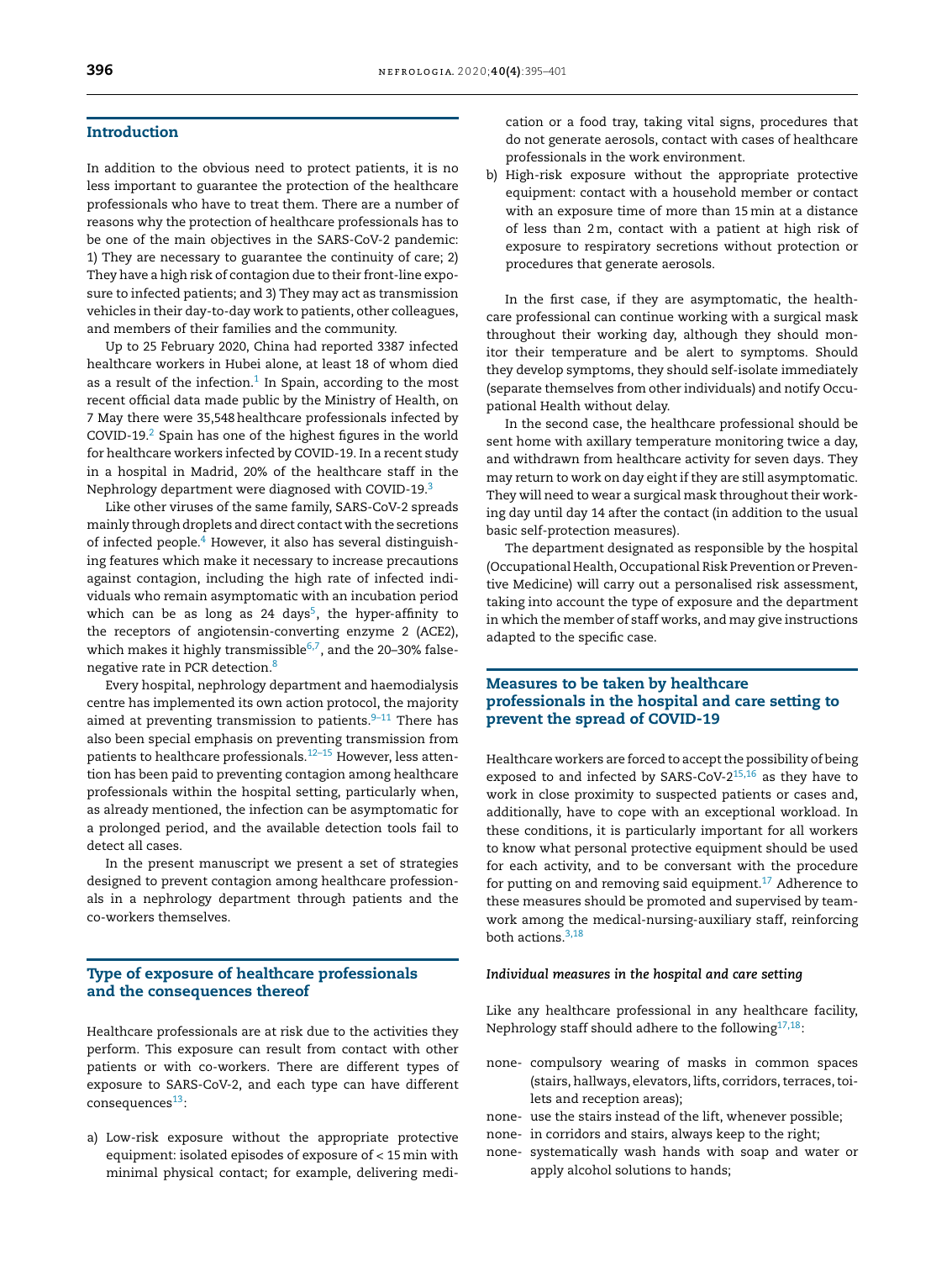- none- keep a safe distance (at least 2 m);
- none- avoid touching their eyes, nose and mouth with unwashed hands;
- none- cover their nose and mouth with their sleeve or a tissue and then dispose of it if they cough or sneeze;
- none- avoid sharing personal equipment and devices with other workers;
- none- avoid face-to-face meetings, preferably using videoconferences or other non-face-to-face systems;
- none- clean and disinfect workspaces and frequently touched surfaces, such as keyboards, dictation devices or land-line telephones, and personal items, such as stethoscopes or mobile phones. SARS-CoV-2 is capable of living on surfaces for hours or days<sup>[19,20](#page-6-0)</sup>, but it is easily eliminated with common disinfectants such as sodium hypochlorite at 1000 ppm or products proven to be virucidal (H100, H200, etc.);
- none- facilitate the tasks of cleaning and disinfection staff, leaving the workspace as free as possible. A frequent cleaning and disinfection strategy is necessary for common areas: light switches, countertops, chair arms, stair railings, lift buttons, door knobs, etc. $21$ ;
- none- immediately report any respiratory symptoms or lowgrade fever if they have had close contact (less than 2 m) with a probable or confirmed case;
- none- stay home when they are unwell, notifying the centre by telephone and following the protocol indicated by their centre.

#### *Collective measures in the hospital and care setting*

One of the first measures taken by the Spanish Ministry of Health, before decreeing the state of national alarm and the confinement of the entire population $^{22}$  $^{22}$  $^{22}$ , was to recommend that the autonomous regions not organise congresses, workshops, seminars or training courses for healthcare professionals, other than routine events within their own services, in order to guarantee the availability of this group in their usual care-provision services and prevent them from acting as transmitters of the disease to the most vulnerable population groups[23](#page-6-0) . *High-risk* contacts (*close contact with a probable/confirmed case without personal protective equipment)* among healthcare professionals can also occur during normal activity in the workplace, between individuals from the same team, who are apparently healthy and asymptomatic $^{24}$  $^{24}$  $^{24}$  and are not aware of having been exposed to the virus. In a hospital in Taipei, 17 healthcare professionals were infected by SARS despite not coming into direct contact with infected patients, and virus RNA was detected on surfaces in cleanäreas.<sup>[25](#page-6-0)</sup> The consequences of this type of transmission are a large number of people from the same department being on sick leave, and the ensuing problems in guaranteeing healthcare provision.

The restrictions regarding gatherings of people that apply to the general population must also be applied at the hospital/service/centre level, especially when they are dealing with an at-risk population, as mentioned above. The measures to be adopted entail a change in customs adapted to the situation, and a high degree of commitment from the centre. Strategies aimed at protecting healthcare professionals include $12,25$ :

- none- restricting the number of healthcare professionals who access the facilities and limiting the total number of staff dedicated to patient care;
- none- encouraging healthcare personnel to remain within the hospital only the time essential for carrying out their care provision tasks;
- none- promoting teleworking by facilitating remote access to the hospital's medical records, which will avoid putting patients and healthcare professionals at risk, and allow them to work from home;
- none- suspending department clinical sessions and face-toface hand-over sessions for shift changes for which modern communication tools can be used, such as free videoconferences that enable several people to connect from different places (Zoom, Skype, Microsoft Teams, etc.);
- none- in areas where the work is carried out by several people (residents and assistants), distributing the patients to avoid more than one person attending to each patient, and having discussions and information sharing via WhatsApp or by telephone;
- none- if possible, working in separate offices. If more than one person share an office, they should be more than 2m apart; whenever possible, the space should be kept well ventilated;
- none- avoiding busy places in the hospital (cafeteria) and not having meals or breaks together or using the lifts if safe distancing cannot be maintained.

## Care of healthcare personnel in specific areas of nephrology

Healthcare personnel who treat kidney patients carry out specific activities with varying degrees of complexity which require different protective measures, depending on the need for asepsis or the risk of splashing and presence of aerosols. These measures and the protective equipment necessary in each case are summarised in [Table](#page-3-0) 1. [26–31](#page-6-0)

## *Measures and recommendations for staff working in dialysis areas (haemodialysis and peritoneal dialysis)*

a *Special care or protective measures for medical, nursing and auxiliary staff who work daily with haemodialysis patients*

As has previously been described in other publications $^{3,10},$  $^{3,10},$  $^{3,10},$ the main protection measures for healthcare professionals and patients in haemodialysis units are: 1) adequate information for patients attending the centre in terms of maintaining a safe distance from fellow patients in waiting rooms and ambulances, and in the use of surgical masks and frequent hand washing; 2) early detection of patients suspected to be infected on arrival at the unit (questionnaires about symptoms or close contacts, taking temperature), and if highly suspect, taking a nasopharyngeal swab for PCR testing.

Protective equipment varies depending on the unit's policy regarding patient screening for COVID-19: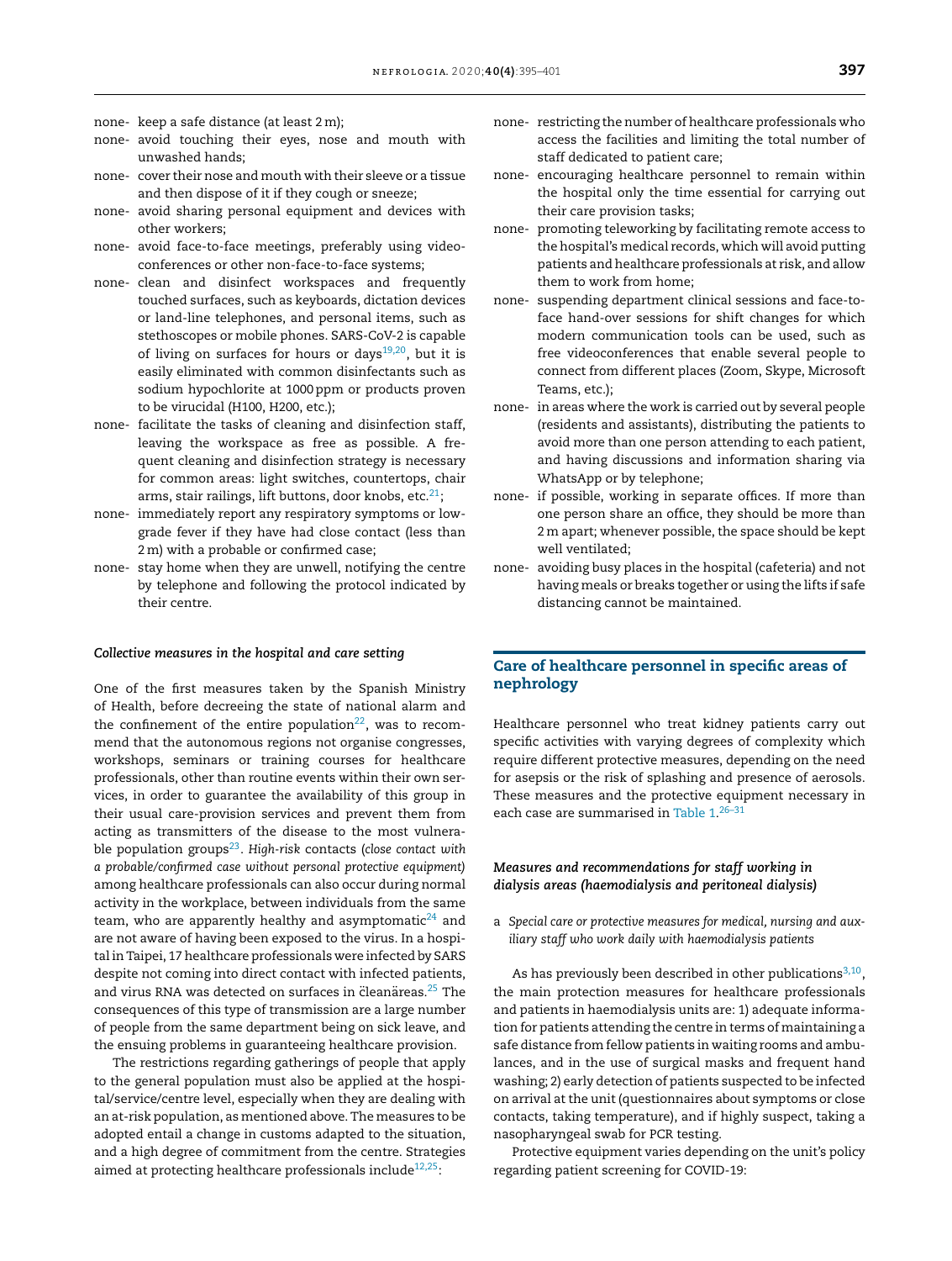| <b>OOVID 10 pailweiling</b>                                                                   |                                                                           |                                                                                                                                                                                                                                                 |                                                                                                                |                                          |                                                                                                                                                 |
|-----------------------------------------------------------------------------------------------|---------------------------------------------------------------------------|-------------------------------------------------------------------------------------------------------------------------------------------------------------------------------------------------------------------------------------------------|----------------------------------------------------------------------------------------------------------------|------------------------------------------|-------------------------------------------------------------------------------------------------------------------------------------------------|
|                                                                                               | Non-risk techniques                                                       | Techniques with<br>splash hazard                                                                                                                                                                                                                | Sterile techniques<br>with splash hazard                                                                       | Aseptic techniques<br>with splash hazard | Techniques with<br>aerosols                                                                                                                     |
| Examples                                                                                      | Routine visit<br>contact, pulse wave<br>velocity, ankle<br>brachial index | Any contact with<br>fluids (peripheral<br>lines, connection<br>and disconnection<br>in dialysis, patient<br>care with lines<br>[AVF/prosthesis],<br>exchange in<br>peritoneal dialysis,<br>dressing of wounds<br>with exudate),<br>transfusions | Biopsies, placement<br>of venous catheters<br>for dialysis,<br>connection and<br>disconnection of<br>catheters | Blood cultures,<br>catheters             | Any care of the<br>airways (intubation,<br>aspiration of<br>secretions, manual<br>ventilation,<br>administration of<br>nebulised<br>medication) |
| Cap                                                                                           |                                                                           |                                                                                                                                                                                                                                                 | X                                                                                                              | X                                        |                                                                                                                                                 |
| Surgical mask<br>FFP2 <sup>a</sup>                                                            | X                                                                         | X                                                                                                                                                                                                                                               | X                                                                                                              | X                                        | X<br>X                                                                                                                                          |
| Nitrile gloves                                                                                | X (If contact with the Yes (short)<br>patient)                            |                                                                                                                                                                                                                                                 |                                                                                                                |                                          | X                                                                                                                                               |
| Sterile gloves                                                                                |                                                                           |                                                                                                                                                                                                                                                 | X                                                                                                              | X                                        |                                                                                                                                                 |
| Face shield or anti-splash<br>safety goggles                                                  |                                                                           | X                                                                                                                                                                                                                                               | X                                                                                                              | X                                        | X (full-face visor)                                                                                                                             |
| Apron                                                                                         |                                                                           | X                                                                                                                                                                                                                                               |                                                                                                                |                                          | X                                                                                                                                               |
| Waterproof/water-repellent<br>gown                                                            |                                                                           | X                                                                                                                                                                                                                                               |                                                                                                                | X                                        | X                                                                                                                                               |
| Sterile waterproof gown                                                                       |                                                                           |                                                                                                                                                                                                                                                 | X                                                                                                              |                                          |                                                                                                                                                 |
| <sup>a</sup> FFP3 is only necessary in the case of fibre-optic bronchoscopy and laryngoscopy. |                                                                           |                                                                                                                                                                                                                                                 |                                                                                                                |                                          |                                                                                                                                                 |

<span id="page-3-0"></span>Table 1 – Protective measures for carrying out testing and activities related to nephrology in the current context of the COVID-19 pandemic.

none- In units seeing patients who have COVID-19 or units where no general SARS-CoV-2 PCR and/or serology screening is performed, the protective equipment should include all the elements recommended for COVID-19 units, due to the high proportion of infected patients who are asymptomatic; in some Spanish dialysis units, this figure is as high as 40%.<sup>3</sup> [T](#page-5-0)his equipment includes a heavy-duty surgical gown, waterproof apron, cap, FFP2mask with a surgical mask over it to protect it from external contamination and prevent droplet transmission by the healthcare pro-fessional if the FFP2 has a filter<sup>[3,10](#page-5-0)</sup>, double gloves (one long pair over the gown and other short), and googles or face shield, with a protocol for putting on and taking off the PPE to avoid contamination which includes changing gloves between patients, with alcohol-solution hygiene before and after the change<sup>[3,18](#page-5-0)</sup>.

none- In units where the population cared for is screened and patients are known to be negative, the use of a surgical mask and gloves is sufficient, but with the addition of a waterproof gown or a heavy-duty surgical gown with a waterproof apron and protective screen for the connection and disconnection of, and care of patients with lines. Gowns and gloves should be changed between patients. The same isolation gown should not be used for the care of more than one patient, except if they are isolated together (isolation of cohorts) with adequate hand washing after removal of both and before attending to the next patient (Table 1).

Bedside visits to the haemodialysis patient, whether in the hospital or a peripheral centre, should only be made by one doctor at a time. Each doctor should always see the same patients, unless they require help from another colleague for the assessment, in which case they should see the patient separately.

Nursing staff should also always attend to the same patients, to make it easier to trace exposed workers. It is important that staffing levels be adjusted to cover the added difficulty of caring for patients infected with COVID-19. One direct care nurse has been recommended for every 3–4 patients, and one nurse for every 7–8 patients, who acts as a mirrorhelping with medication, preparation of material, management of medical records, etc., and one nursing assistant every 5–7 patients who also acts as a mirror. $^3$  $^3$ 

At the end of the shift, deep cleaning of surfaces, monitors, floors and walls should be carried out in the unit. Devices such as pulse oximeters, thermometers and sphygmomanometers should be cleaned between patients with virucidal substances or sodium hypochlorite, with this measure being applied in all work areas.[19,20](#page-6-0)

Of particular interest in the prevention of transmission to patients and healthcare workers is the reincorporation into the units of patients who have been infected by COVID in isolation areas. After seven days free of symptoms, the recommendation is to repeat the PCR test with an interval of 48h and, if both are negative, incorporate them normally with the rest of the patients.<sup>[32](#page-6-0)</sup>

b *Special care or protection measures for staff working in peritoneal dialysis (training, etc.)*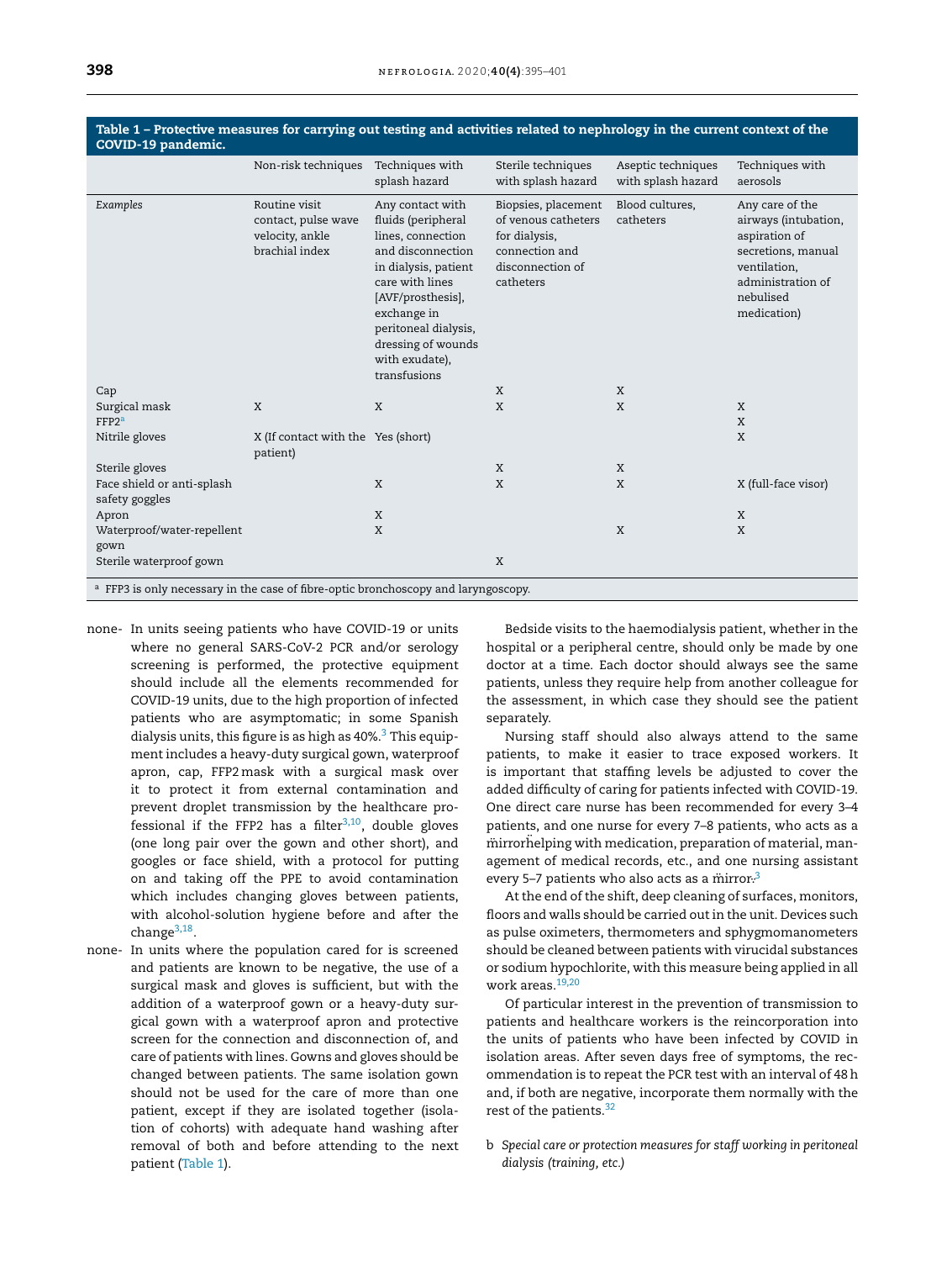Specialised diagnosis and treatment related to peritoneal dialysis and its complications should be provided by the nephrologist via phone, WhatsApp or the Internet.

Assessments should be carried out to exclude the presence of suspected or probable COVID-19 among patients and caregivers.

During admission, to minimise the risk of infection, the recommendation is to substitute automated peritoneal dialysis (APD) for continuous ambulatory peritoneal dialysis (CAPD), reducing the number of connections and exchanges, and thus reducing the possibility of contact infection. If the patient's medical condition is such that they cannot self-administer the dialysis, they will be put on haemodialysis while in hospital. $33$ 

Any surfaces, supplies or equipment located in rooms where suspect patients have been dialysed should be disinfected or discarded.

For training, the nurse should use the individual protection equipment described in [Table](#page-3-0) 1 (surgical mask with a face shield on top, gloves and a waterproof gown or a heavy-duty surgical gown with a waterproof apron). The patient should wear a surgical mask and gloves and their companion should also wear personal protective equipment similar to that of the nursing staff. The same precautions already described should be taken after removal of the protective equipment, with suitable hand hygiene before and after.

## *Measures and recommendations for staff working in hospitalisation areas or in acute nephrology units*

Before admission to hospital, patients will be examined to assess their risk of exposure to COVID-19 and the presence of symptoms, including a nasopharyngeal swab and PCR test, so that they can be appropriately placed within the assigned admission areas (COVID ward, suspect ward or negative ward).

As long as the number of patients with COVID-19 is high, it is advisable to group them together in confined wards to limit the number of exposed healthcare staff and conserve supplies. In these COVID-19 wards, the staff should wear individual protective equipment and will not need to change it between patients (isolation of cohorts).

On negative hospital wards (negative PCR on admission), although the risk is low, as preventive measures during the COVID-19 epidemic, gloves and a surgical mask should be worn to enter the room, unless there is a risk of aerosols, when a FFP2mask should be worn covered with a disposable surgical mask and, provided there is no risk of splashing, a disposable conventional gown. If there is a risk of splashing, a face shield or goggles should be worn and a waterproof apron should be placed over the gown, which should be discarded at the end of the visit. Hand hygiene should be performed before and after the provision of care to each of the patients. The protective measures should be adapted to the type of activity to be carried out [\(Table](#page-3-0) 1).

Before leaving the room, the PPE (gloves, screen and gown) should be removed, taking special care to avoid touching the outer surfaces of the gloves and gown. These items should be left inside the room in a place specifically provided for that purpose; staff should never go out into the corridor with gloves or a gown. After removing the protective equipment, they should wash their hands.

In the case of hospitalised patients, healthcare staff should spend the minimum time possible in the room. Only those who need attention and require an examination should be approached, and this should be done with the PPE described. Bedside visits to hospitalised patients should only be performed by one doctor at a time. Each doctor should always see the same patients, unless they require help from another colleague for the assessment, in which case they should see the patient separately.

#### *Measures and recommendations for the staff of the nephrology and kidney transplant clinics*

While the pandemic continues, face-to-face patient consultations in nephrology clinics, whatever the type (transplant, waiting list, clinical nephrology, CKD), should as far as possible be kept to a minimum. It is imperative for telemedicine to help close the gap created by the pandemic and extend our reach in the future, and for that reason it is already being widely applied, including in a number of surgical specialities.<sup>[34,35](#page-6-0)</sup>

For patients with stable kidney function, lengthening the interval between outpatient visits is recommended to avoid patient visits to the hospital. In addition to giving preference to telephone and telematic care, strategies for coordination with primary care should be developed, promoting health centres having their healthcare staff carry out analyses at home.

As in all areas, measures will be carried out aimed at the early identification of suspected infection among patients (questionnaires about symptoms or close contacts, taking temperature) and, if suspected, a PCR nasopharyngeal swab test will be carried out.

If there is no alternative to a face-to-face consultation in the outpatient clinic, the visit should be held as quickly as possible and, if necessary, continued by telephone. Patients to be seen in the clinic should arrive at staggered times with minimum waiting time, ensuring that there is only one doctor and one patient in each consultation, maintaining a distance of more than 2 m between them. A family member should only enter if absolutely necessary. Face-to-face consultation in the clinic is considered a low-risk activity, so the use of a surgical mask is sufficient, both by the patient and the healthcare professional. If contact with the patient is necessary, gloves should be worn, with suitable hand hygiene both before and after.

Similarly, strict measures for cleaning and disinfection of the consulting room and surfaces must be applied, the central air conditioning should be turned off and good ventilation maintained.[36](#page-6-0)

## *Measures and recommendations aimed at staff who perform invasive procedures (kidney biopsy, placement of tenckhoff catheters for peritoneal dialysis or catheters for haemodialysis, etc.)*

In patients who require invasive procedures, such as kidney biopsy or catheter placement, a SARS-CoV-2 PCR test should be determined 24h before the procedure, in order to appropriately allocate positive patients to a specially dedicated operating theatre. As shown in [Table](#page-3-0) 1, biopsies and catheter placement are considered activities requiring sterile condi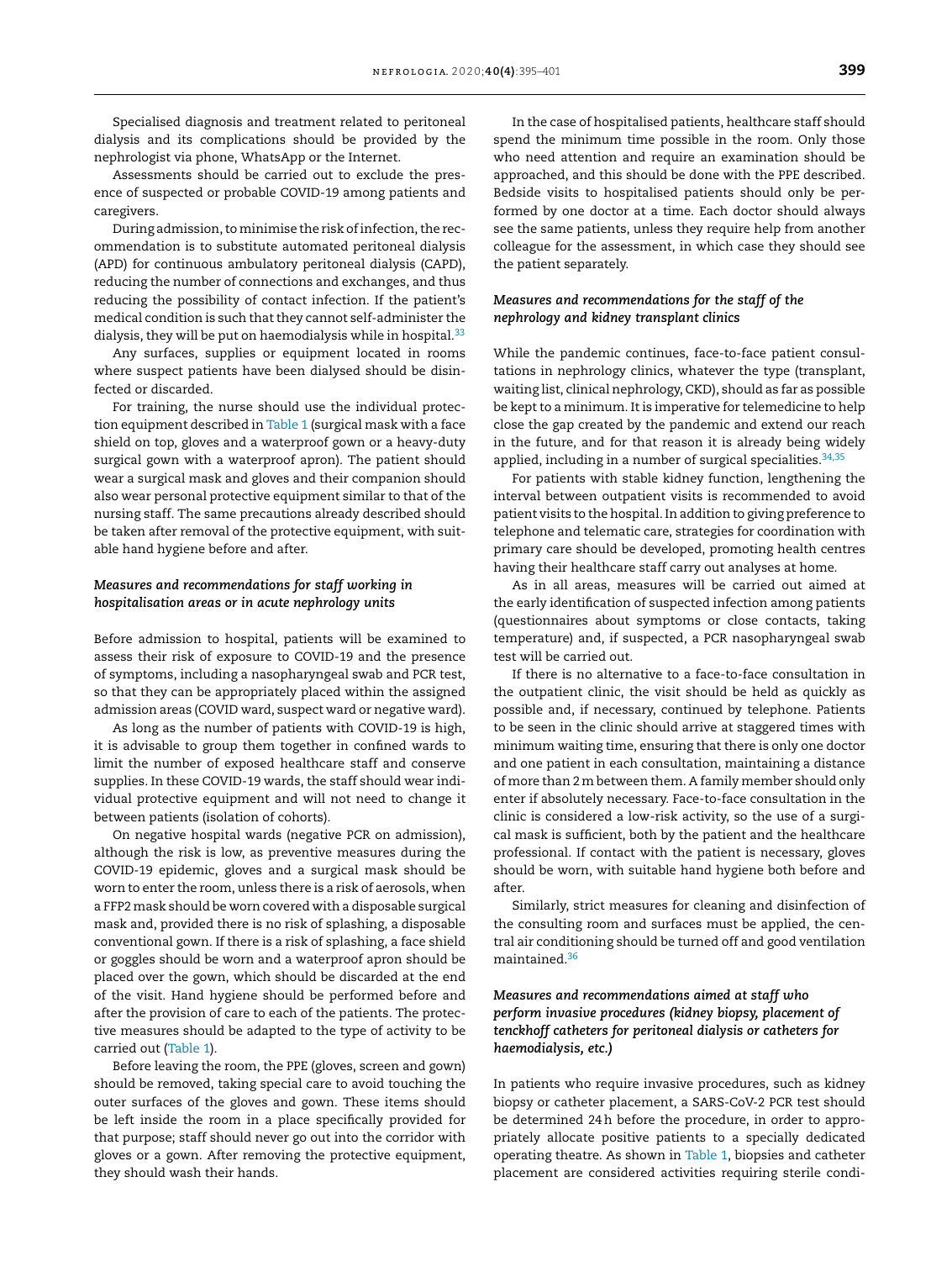<span id="page-5-0"></span>tions where there is a risk of splashing, so the equipment to be used should include sterile gloves and gown, in addition to the other protection already mentioned.

## Psychological protection for healthcare professionals

Healthcare workers' need for protection in this pandemic is not limited exclusively to their exposure to transmission. In a study of 994 healthcare professionals in the province of Wuhan, almost 40% developed psychological disorders immediately after the epidemic. These disorders mainly involved anxiety, which required different types of psychological sup-port and mainly affected young women.<sup>[37](#page-6-0)</sup>

Although the fear of self-infection is accepted by most healthcare professionals, many express concern about being vehicles of transmission to their own families, especially to family members who are older, immunocompromised or have chronic diseases.<sup>18</sup>

Moreover, carrying out haemodialysis on infected patients involves added factors, such as prolonged exposure for a number of hours, alone and wearing protective equipment, all elements which can increase the state of anxiety. These findings highlight the importance of being prepared to support frontline workers through mental health interventions in times of widespread crisis. $38$ 

## Key points

- Self-protection is the responsibility of all staff providing care for people with kidney disease.
- Contact between healthcare professionals is a risk factor for nosocomial transmission in hospitals and health centres. Modifying the way we interrelate with each other is a priority if we are to stop the spread of the virus and guarantee healthcare to all those who need it, not only in our speciality but in the hospital as a whole.
- Strict compliance with standard, droplet and contact precautions with adequate protection is the responsibility of healthcare personnel providing care for suspected or diagnosed cases of COVID-19.
- Meeting the emotional and psychological needs of healthcare personnel is essential in crisis situations such as the current pandemic.

## Conflicts of interest

The authors declare that they have no conflicts of interest.

#### **REFERENCES**

1. Su A. Doctors and Nurses fighting Coronavirus in China die of both infection and fatigue. Los Angeles Times; 25 febrero 2020 [Accessed 2 Abr 2020]. Available from: [https://www.latimes.com/world-nation/story/2020-02-25/doc](https://www.latimes.com/world-nation/story/2020-02-25/doctors-fighting-coronavirus-in-china-die-of-both-infection-and-fatigue)

[tors-fighting-coronavirus-in-china-die-of-both-infection-and](https://www.latimes.com/world-nation/story/2020-02-25/doctors-fighting-coronavirus-in-china-die-of-both-infection-and-fatigue)[fatigue](https://www.latimes.com/world-nation/story/2020-02-25/doctors-fighting-coronavirus-in-china-die-of-both-infection-and-fatigue).

- 2. Informe n. 29. Situación de COVID-19 en España a 7 de mayo de 2020. Equipo COVID-19. RENAVE. CNE. CNM (ISCIII) [Accessed 7 May 2020]. Available from: <https://www.isciii.es/>.
- 3. Albalate M, Arribas P, Torres E, Cintra M, Alcázar R, Puerta M, Grupo de Enfermería HUIL, et al. Alta prevalencia de covid19 asintomático en hemodiálisis. Aprendiendo día a día el primer mes de pandemia de covid19. Nefrologia. 2020;40:279–86, [http://dx.doi.org/10.1016/j.nefro.2020.04.005.](dx.doi.org/10.1016/j.nefro.2020.04.005)
- 4. Worldometer. COVID-19 coronavirus pandemic [Accessed 7 May 2020]. Available from: [https://www.worldometers.info/coronavirus/.](https://www.worldometers.info/coronavirus/)
- 5. [Huang](http://refhub.elsevier.com/S2013-2514(20)30106-1/sbref0010) [C,](http://refhub.elsevier.com/S2013-2514(20)30106-1/sbref0010) [Wang](http://refhub.elsevier.com/S2013-2514(20)30106-1/sbref0010) [Y,](http://refhub.elsevier.com/S2013-2514(20)30106-1/sbref0010) [Li](http://refhub.elsevier.com/S2013-2514(20)30106-1/sbref0010) [X,](http://refhub.elsevier.com/S2013-2514(20)30106-1/sbref0010) [Ren](http://refhub.elsevier.com/S2013-2514(20)30106-1/sbref0010) [L,](http://refhub.elsevier.com/S2013-2514(20)30106-1/sbref0010) [Zhao](http://refhub.elsevier.com/S2013-2514(20)30106-1/sbref0010) [J,](http://refhub.elsevier.com/S2013-2514(20)30106-1/sbref0010) [Hu](http://refhub.elsevier.com/S2013-2514(20)30106-1/sbref0010) [Y,](http://refhub.elsevier.com/S2013-2514(20)30106-1/sbref0010) [et](http://refhub.elsevier.com/S2013-2514(20)30106-1/sbref0010) [al.](http://refhub.elsevier.com/S2013-2514(20)30106-1/sbref0010) [Clinical](http://refhub.elsevier.com/S2013-2514(20)30106-1/sbref0010) [features](http://refhub.elsevier.com/S2013-2514(20)30106-1/sbref0010) [of](http://refhub.elsevier.com/S2013-2514(20)30106-1/sbref0010) [patients](http://refhub.elsevier.com/S2013-2514(20)30106-1/sbref0010) [infected](http://refhub.elsevier.com/S2013-2514(20)30106-1/sbref0010) [with](http://refhub.elsevier.com/S2013-2514(20)30106-1/sbref0010) [2019](http://refhub.elsevier.com/S2013-2514(20)30106-1/sbref0010) [novel](http://refhub.elsevier.com/S2013-2514(20)30106-1/sbref0010) [coronavirus](http://refhub.elsevier.com/S2013-2514(20)30106-1/sbref0010) [in](http://refhub.elsevier.com/S2013-2514(20)30106-1/sbref0010) [Wuhan,](http://refhub.elsevier.com/S2013-2514(20)30106-1/sbref0010) [China.](http://refhub.elsevier.com/S2013-2514(20)30106-1/sbref0010) [Lancet.](http://refhub.elsevier.com/S2013-2514(20)30106-1/sbref0010) [2020;395:497](http://refhub.elsevier.com/S2013-2514(20)30106-1/sbref0010)–[506.](http://refhub.elsevier.com/S2013-2514(20)30106-1/sbref0010)
- 6. [Hamming](http://refhub.elsevier.com/S2013-2514(20)30106-1/sbref0015) [I,](http://refhub.elsevier.com/S2013-2514(20)30106-1/sbref0015) [Timens](http://refhub.elsevier.com/S2013-2514(20)30106-1/sbref0015) [W,](http://refhub.elsevier.com/S2013-2514(20)30106-1/sbref0015) [Bulthuis](http://refhub.elsevier.com/S2013-2514(20)30106-1/sbref0015) [ML,](http://refhub.elsevier.com/S2013-2514(20)30106-1/sbref0015) [Lely](http://refhub.elsevier.com/S2013-2514(20)30106-1/sbref0015) [AT,](http://refhub.elsevier.com/S2013-2514(20)30106-1/sbref0015) [Navis](http://refhub.elsevier.com/S2013-2514(20)30106-1/sbref0015) [G,](http://refhub.elsevier.com/S2013-2514(20)30106-1/sbref0015) [van](http://refhub.elsevier.com/S2013-2514(20)30106-1/sbref0015) [Goor](http://refhub.elsevier.com/S2013-2514(20)30106-1/sbref0015) [H.](http://refhub.elsevier.com/S2013-2514(20)30106-1/sbref0015) [Tissue](http://refhub.elsevier.com/S2013-2514(20)30106-1/sbref0015) [distribution](http://refhub.elsevier.com/S2013-2514(20)30106-1/sbref0015) [of](http://refhub.elsevier.com/S2013-2514(20)30106-1/sbref0015) [ACE2](http://refhub.elsevier.com/S2013-2514(20)30106-1/sbref0015) [protein,](http://refhub.elsevier.com/S2013-2514(20)30106-1/sbref0015) [the](http://refhub.elsevier.com/S2013-2514(20)30106-1/sbref0015) [functional](http://refhub.elsevier.com/S2013-2514(20)30106-1/sbref0015) [receptor](http://refhub.elsevier.com/S2013-2514(20)30106-1/sbref0015) [for](http://refhub.elsevier.com/S2013-2514(20)30106-1/sbref0015) [SARS](http://refhub.elsevier.com/S2013-2514(20)30106-1/sbref0015) [coronavirus.](http://refhub.elsevier.com/S2013-2514(20)30106-1/sbref0015) [A](http://refhub.elsevier.com/S2013-2514(20)30106-1/sbref0015) [first](http://refhub.elsevier.com/S2013-2514(20)30106-1/sbref0015) [step](http://refhub.elsevier.com/S2013-2514(20)30106-1/sbref0015) [in](http://refhub.elsevier.com/S2013-2514(20)30106-1/sbref0015) [understanding](http://refhub.elsevier.com/S2013-2514(20)30106-1/sbref0015) [SARS](http://refhub.elsevier.com/S2013-2514(20)30106-1/sbref0015) [pathogenesis.](http://refhub.elsevier.com/S2013-2514(20)30106-1/sbref0015) [J](http://refhub.elsevier.com/S2013-2514(20)30106-1/sbref0015) [Pathol.](http://refhub.elsevier.com/S2013-2514(20)30106-1/sbref0015) [2004;203:631](http://refhub.elsevier.com/S2013-2514(20)30106-1/sbref0015)–[7.](http://refhub.elsevier.com/S2013-2514(20)30106-1/sbref0015)
- 7. [Turner](http://refhub.elsevier.com/S2013-2514(20)30106-1/sbref0020) [AJ,](http://refhub.elsevier.com/S2013-2514(20)30106-1/sbref0020) [Hiscox](http://refhub.elsevier.com/S2013-2514(20)30106-1/sbref0020) [JA,](http://refhub.elsevier.com/S2013-2514(20)30106-1/sbref0020) [Hooper](http://refhub.elsevier.com/S2013-2514(20)30106-1/sbref0020) [NM.](http://refhub.elsevier.com/S2013-2514(20)30106-1/sbref0020) [ACE2:](http://refhub.elsevier.com/S2013-2514(20)30106-1/sbref0020) [from](http://refhub.elsevier.com/S2013-2514(20)30106-1/sbref0020) [vasopeptidase](http://refhub.elsevier.com/S2013-2514(20)30106-1/sbref0020) [to](http://refhub.elsevier.com/S2013-2514(20)30106-1/sbref0020) [SARS](http://refhub.elsevier.com/S2013-2514(20)30106-1/sbref0020) [virus](http://refhub.elsevier.com/S2013-2514(20)30106-1/sbref0020) [receptor.](http://refhub.elsevier.com/S2013-2514(20)30106-1/sbref0020) [Trends](http://refhub.elsevier.com/S2013-2514(20)30106-1/sbref0020) [Pharmacol.](http://refhub.elsevier.com/S2013-2514(20)30106-1/sbref0020) [Sci.](http://refhub.elsevier.com/S2013-2514(20)30106-1/sbref0020) [2004;](http://refhub.elsevier.com/S2013-2514(20)30106-1/sbref0020) [25:291–4.](http://refhub.elsevier.com/S2013-2514(20)30106-1/sbref0020)
- 8. [Li](http://refhub.elsevier.com/S2013-2514(20)30106-1/sbref0025) [D,](http://refhub.elsevier.com/S2013-2514(20)30106-1/sbref0025) [Wang](http://refhub.elsevier.com/S2013-2514(20)30106-1/sbref0025) [D,](http://refhub.elsevier.com/S2013-2514(20)30106-1/sbref0025) [Dong](http://refhub.elsevier.com/S2013-2514(20)30106-1/sbref0025) [J,](http://refhub.elsevier.com/S2013-2514(20)30106-1/sbref0025) [Wang](http://refhub.elsevier.com/S2013-2514(20)30106-1/sbref0025) [N,](http://refhub.elsevier.com/S2013-2514(20)30106-1/sbref0025) [Huang](http://refhub.elsevier.com/S2013-2514(20)30106-1/sbref0025) [H,](http://refhub.elsevier.com/S2013-2514(20)30106-1/sbref0025) [Xu](http://refhub.elsevier.com/S2013-2514(20)30106-1/sbref0025) [H,](http://refhub.elsevier.com/S2013-2514(20)30106-1/sbref0025) [et](http://refhub.elsevier.com/S2013-2514(20)30106-1/sbref0025) [al.](http://refhub.elsevier.com/S2013-2514(20)30106-1/sbref0025) [False-Negative](http://refhub.elsevier.com/S2013-2514(20)30106-1/sbref0025) [Results](http://refhub.elsevier.com/S2013-2514(20)30106-1/sbref0025) [of](http://refhub.elsevier.com/S2013-2514(20)30106-1/sbref0025) [Real-Time](http://refhub.elsevier.com/S2013-2514(20)30106-1/sbref0025) [Reverse-Transcriptase](http://refhub.elsevier.com/S2013-2514(20)30106-1/sbref0025) [Polymerase](http://refhub.elsevier.com/S2013-2514(20)30106-1/sbref0025) [Chain](http://refhub.elsevier.com/S2013-2514(20)30106-1/sbref0025) [Reaction](http://refhub.elsevier.com/S2013-2514(20)30106-1/sbref0025) [for](http://refhub.elsevier.com/S2013-2514(20)30106-1/sbref0025) [Severe](http://refhub.elsevier.com/S2013-2514(20)30106-1/sbref0025) [Acute](http://refhub.elsevier.com/S2013-2514(20)30106-1/sbref0025) [Respiratory](http://refhub.elsevier.com/S2013-2514(20)30106-1/sbref0025) [Syndrome](http://refhub.elsevier.com/S2013-2514(20)30106-1/sbref0025) [Coronavirus](http://refhub.elsevier.com/S2013-2514(20)30106-1/sbref0025) [2:](http://refhub.elsevier.com/S2013-2514(20)30106-1/sbref0025) [Role](http://refhub.elsevier.com/S2013-2514(20)30106-1/sbref0025) [of](http://refhub.elsevier.com/S2013-2514(20)30106-1/sbref0025) [Deep-Learning-Based](http://refhub.elsevier.com/S2013-2514(20)30106-1/sbref0025) [CT](http://refhub.elsevier.com/S2013-2514(20)30106-1/sbref0025) [Diagnosis](http://refhub.elsevier.com/S2013-2514(20)30106-1/sbref0025) [and](http://refhub.elsevier.com/S2013-2514(20)30106-1/sbref0025) [Insights](http://refhub.elsevier.com/S2013-2514(20)30106-1/sbref0025) [from](http://refhub.elsevier.com/S2013-2514(20)30106-1/sbref0025) [Two](http://refhub.elsevier.com/S2013-2514(20)30106-1/sbref0025) [Cases.](http://refhub.elsevier.com/S2013-2514(20)30106-1/sbref0025) [Korean](http://refhub.elsevier.com/S2013-2514(20)30106-1/sbref0025) [J](http://refhub.elsevier.com/S2013-2514(20)30106-1/sbref0025) [Radiol.](http://refhub.elsevier.com/S2013-2514(20)30106-1/sbref0025) [2020;21:505–8.](http://refhub.elsevier.com/S2013-2514(20)30106-1/sbref0025)
- 9. Vega-Vega O, Arvizu-Hernández M, Domínguez-Cherit JG, Sierra-Madero J, Correa-Rotter R. [Prevention and control of SARS-CoV-2 (Covid-19) coronavirus infection in hemodialysis units]. Salud Publica Mex. 2020;62:341–7, [http://dx.doi.org/10.21149/11330.](dx.doi.org/10.21149/11330)
- 10. Arenas MD, Villar J, González C, Cao H, Collado S, Crespo M, et al. Management of the SARS-CoV-2 (Covid 19) coronavirus epidemic in hemodialysis units [Manejo de la epidemia por coronavirus SARS-CoV-2 (Covid 19) en unidades de hemodiálisis]. Nefrología (English Edition). 2020, [http://dx.doi.org/10.1016/j.nefroe.2020.04.001](dx.doi.org/10.1016/j.nefroe.2020.04.001).
- 11. [Ikizler](http://refhub.elsevier.com/S2013-2514(20)30106-1/sbref0040) [TA.](http://refhub.elsevier.com/S2013-2514(20)30106-1/sbref0040) [COVID-19](http://refhub.elsevier.com/S2013-2514(20)30106-1/sbref0040) [and](http://refhub.elsevier.com/S2013-2514(20)30106-1/sbref0040) [Dialysis](http://refhub.elsevier.com/S2013-2514(20)30106-1/sbref0040) [Units:](http://refhub.elsevier.com/S2013-2514(20)30106-1/sbref0040) [What](http://refhub.elsevier.com/S2013-2514(20)30106-1/sbref0040) [Do](http://refhub.elsevier.com/S2013-2514(20)30106-1/sbref0040) [We](http://refhub.elsevier.com/S2013-2514(20)30106-1/sbref0040) [Know](http://refhub.elsevier.com/S2013-2514(20)30106-1/sbref0040) [Now](http://refhub.elsevier.com/S2013-2514(20)30106-1/sbref0040) [and](http://refhub.elsevier.com/S2013-2514(20)30106-1/sbref0040) [What](http://refhub.elsevier.com/S2013-2514(20)30106-1/sbref0040) [Should](http://refhub.elsevier.com/S2013-2514(20)30106-1/sbref0040) [We](http://refhub.elsevier.com/S2013-2514(20)30106-1/sbref0040) [Do?](http://refhub.elsevier.com/S2013-2514(20)30106-1/sbref0040) [Am](http://refhub.elsevier.com/S2013-2514(20)30106-1/sbref0040) [J](http://refhub.elsevier.com/S2013-2514(20)30106-1/sbref0040) [Kidney](http://refhub.elsevier.com/S2013-2514(20)30106-1/sbref0040) [Dis.](http://refhub.elsevier.com/S2013-2514(20)30106-1/sbref0040) [2020;76:1](http://refhub.elsevier.com/S2013-2514(20)30106-1/sbref0040)–[3.](http://refhub.elsevier.com/S2013-2514(20)30106-1/sbref0040)
- 12. Documento técnico. Manejo clínico de pacientes con enfermedad por el nuevo coronavirus (COVID-19). Centro de Coordinación de Alertas y Emergencias Sanitarias. Dirección General de Salud Pública, Calidad e Innovación. Ministerio de Sanidad; 3 de marzo de 2020.
- 13. Documento técnico. Guía de actuación con los profesionales sanitarios en el caso de exposiciones de riesgo a COVID-19 en el ámbito sanitario. Centro de Coordinación de Alertas y Emergencias Sanitarias. Dirección General de Salud Pública, Calidad e Innovación. Ministerio de Sanidad; 6 de marzo de 2020.
- 14. World Health Organization. Novel Coronavirus (2019-nCoV) technical guidance. [Accessed 7 May 2020]. Available from: [https://www.who.int/emergencies/diseases/novel-coronavirus](https://www.who.int/emergencies/diseases/novel-coronavirus-2019/technical-guidance) [-2019/technical-guidance](https://www.who.int/emergencies/diseases/novel-coronavirus-2019/technical-guidance).
- 15. [Yen](http://refhub.elsevier.com/S2013-2514(20)30106-1/sbref0045) [MY,](http://refhub.elsevier.com/S2013-2514(20)30106-1/sbref0045) [Lin](http://refhub.elsevier.com/S2013-2514(20)30106-1/sbref0045) [YE,](http://refhub.elsevier.com/S2013-2514(20)30106-1/sbref0045) [Lee](http://refhub.elsevier.com/S2013-2514(20)30106-1/sbref0045) [CH,](http://refhub.elsevier.com/S2013-2514(20)30106-1/sbref0045) [Ho](http://refhub.elsevier.com/S2013-2514(20)30106-1/sbref0045) [MS,](http://refhub.elsevier.com/S2013-2514(20)30106-1/sbref0045) [Huang](http://refhub.elsevier.com/S2013-2514(20)30106-1/sbref0045) [FY,](http://refhub.elsevier.com/S2013-2514(20)30106-1/sbref0045) [Chang](http://refhub.elsevier.com/S2013-2514(20)30106-1/sbref0045) [SC,](http://refhub.elsevier.com/S2013-2514(20)30106-1/sbref0045) [et](http://refhub.elsevier.com/S2013-2514(20)30106-1/sbref0045) [al.](http://refhub.elsevier.com/S2013-2514(20)30106-1/sbref0045) [Taiwan's](http://refhub.elsevier.com/S2013-2514(20)30106-1/sbref0045) [traffic](http://refhub.elsevier.com/S2013-2514(20)30106-1/sbref0045) [control](http://refhub.elsevier.com/S2013-2514(20)30106-1/sbref0045) [bundle](http://refhub.elsevier.com/S2013-2514(20)30106-1/sbref0045) [and](http://refhub.elsevier.com/S2013-2514(20)30106-1/sbref0045) [the](http://refhub.elsevier.com/S2013-2514(20)30106-1/sbref0045) [elimination](http://refhub.elsevier.com/S2013-2514(20)30106-1/sbref0045) [of](http://refhub.elsevier.com/S2013-2514(20)30106-1/sbref0045) [nosocomial](http://refhub.elsevier.com/S2013-2514(20)30106-1/sbref0045) [severe](http://refhub.elsevier.com/S2013-2514(20)30106-1/sbref0045) [acute](http://refhub.elsevier.com/S2013-2514(20)30106-1/sbref0045) [respiratory](http://refhub.elsevier.com/S2013-2514(20)30106-1/sbref0045) [syndrome](http://refhub.elsevier.com/S2013-2514(20)30106-1/sbref0045) [among](http://refhub.elsevier.com/S2013-2514(20)30106-1/sbref0045) [health](http://refhub.elsevier.com/S2013-2514(20)30106-1/sbref0045) [care](http://refhub.elsevier.com/S2013-2514(20)30106-1/sbref0045) [workers.](http://refhub.elsevier.com/S2013-2514(20)30106-1/sbref0045) [J](http://refhub.elsevier.com/S2013-2514(20)30106-1/sbref0045) [Hosp](http://refhub.elsevier.com/S2013-2514(20)30106-1/sbref0045) [Infect.](http://refhub.elsevier.com/S2013-2514(20)30106-1/sbref0045) [2011;77:332–7.](http://refhub.elsevier.com/S2013-2514(20)30106-1/sbref0045)
- 16. [Yen](http://refhub.elsevier.com/S2013-2514(20)30106-1/sbref0050) [MY,](http://refhub.elsevier.com/S2013-2514(20)30106-1/sbref0050) [Schwartz](http://refhub.elsevier.com/S2013-2514(20)30106-1/sbref0050) [J,](http://refhub.elsevier.com/S2013-2514(20)30106-1/sbref0050) [Wu](http://refhub.elsevier.com/S2013-2514(20)30106-1/sbref0050) [JSJ,](http://refhub.elsevier.com/S2013-2514(20)30106-1/sbref0050) [Hsueh](http://refhub.elsevier.com/S2013-2514(20)30106-1/sbref0050) [PR.](http://refhub.elsevier.com/S2013-2514(20)30106-1/sbref0050) [Controlling](http://refhub.elsevier.com/S2013-2514(20)30106-1/sbref0050) [MERS:](http://refhub.elsevier.com/S2013-2514(20)30106-1/sbref0050) [Lesson](http://refhub.elsevier.com/S2013-2514(20)30106-1/sbref0050) [Learned](http://refhub.elsevier.com/S2013-2514(20)30106-1/sbref0050) [from](http://refhub.elsevier.com/S2013-2514(20)30106-1/sbref0050) [SARS.](http://refhub.elsevier.com/S2013-2514(20)30106-1/sbref0050) [Clin](http://refhub.elsevier.com/S2013-2514(20)30106-1/sbref0050) [Infect](http://refhub.elsevier.com/S2013-2514(20)30106-1/sbref0050) [Dis.](http://refhub.elsevier.com/S2013-2514(20)30106-1/sbref0050) [2015;61:1761–2.](http://refhub.elsevier.com/S2013-2514(20)30106-1/sbref0050)
- 17. Huh S. How to train the health personnel for protecting themselves from novel coronavirus (COVID-19) infection during their patient or suspected case care. J Educ Eval Health Prof. 2020;17:10, [http://dx.doi.org/10.3352/jeehp.2020.17.10.](dx.doi.org/10.3352/jeehp.2020.17.10)
- 18. Adams JG, Walls RM. Supporting the Health Care Workforce During the COVID-19 Global Epidemic. JAMA. 2020;323:1439–40, [http://dx.doi.org/10.1001/jama.2020.3972.](dx.doi.org/10.1001/jama.2020.3972)